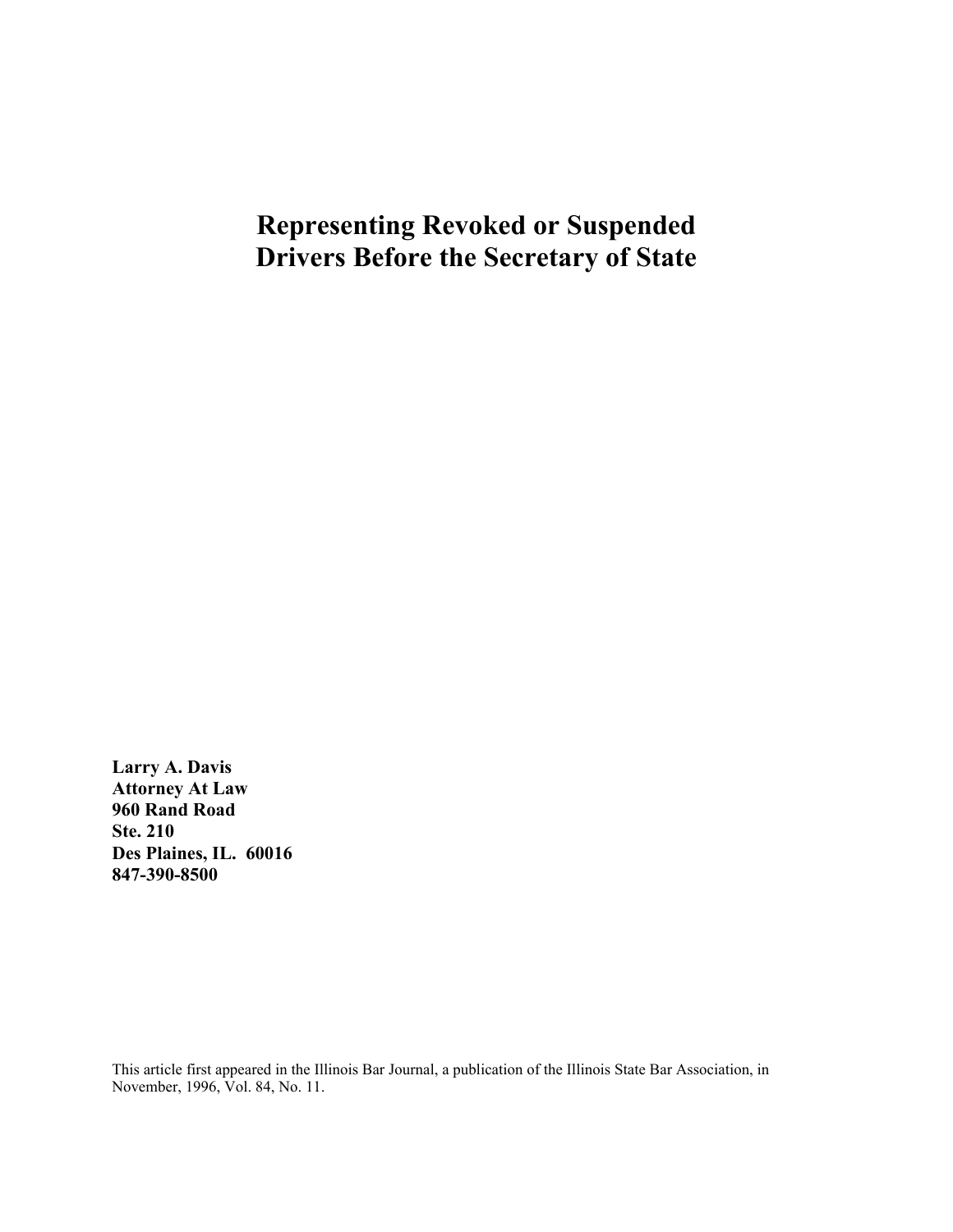# **Representing Revoked or Suspended Drivers Before the Secretary of State**

**By**

# **Larry A. Davis**

# **I. Introduction**

No Illinois administrative agency has been more thoroughly transformed over the last decade than the Secretary of State. This is largely the result of changes in Illinois' DUI laws, tougher enforcement of those laws by state and local authorities, hardening of public opinion against drinking and driving, and stricter administrative regulations and policies.

During this period, unprecedented changes in the Illinois Vehicle Code, the Illinois Administrative Code and the Unified Code of Corrections have produced a bewildering set of statutes, rules, and policies that intimidates even experienced practitioners. Taken together, these factors have led to a high rate of denial for petitions for driving relief.

Even so, attorneys who know and understand the statutes, rules, regulations, and policies of the Secretary of State can effectively, and often successfully, represent those who seek relief from an order of suspension or revocation.

#### **II. Initial Considerations**

The first step is to obtain a court purposes abstract of the client's driving record from the Secretary of State ("SOS," Secretary). Abstracts may be ordered by mail from the Secretary of State's Office in Springfield or in person at various SOS facilities.

Review the abstract to determine whether the client may be able to regain driving privileges without a hearing. If, for example, a client's driver's license was suspended or revoked for three or more moving violations within a 12-month period or for a default (bond forfeiture) conviction for DUI, explore the possibility of moving to vacate the convictions.

Also, no hearing is required for suspensions based on three moving violations within a 12 month period when the point total for the violations is sufficiently low. If the notice of suspension has the prefix "P" preceding the client's driver's license number, he or she can get a probationary license by agreeing to complete a remedial course from the SOS.

#### **III. Types of Hearings, Eligibility for Relief, and Forms of Relief**

The SOS conducts both the informal hearing or conference and the formal hearing. For those who are eligible, the informal conference often leads to quicker relief, particularly as measured from time of hearing to time of decision. Informal hearings are a creation of the SOS's office (i.e., they are not specifically authorized by statute), and decisions resulting from them do not constitute final administrative decisions for purposes of appeal on administrative review.

These conferences are held in the local SOS facilities (usually no appointment is needed) before a hearing officer who interviews the petitioner from a standardized interview form.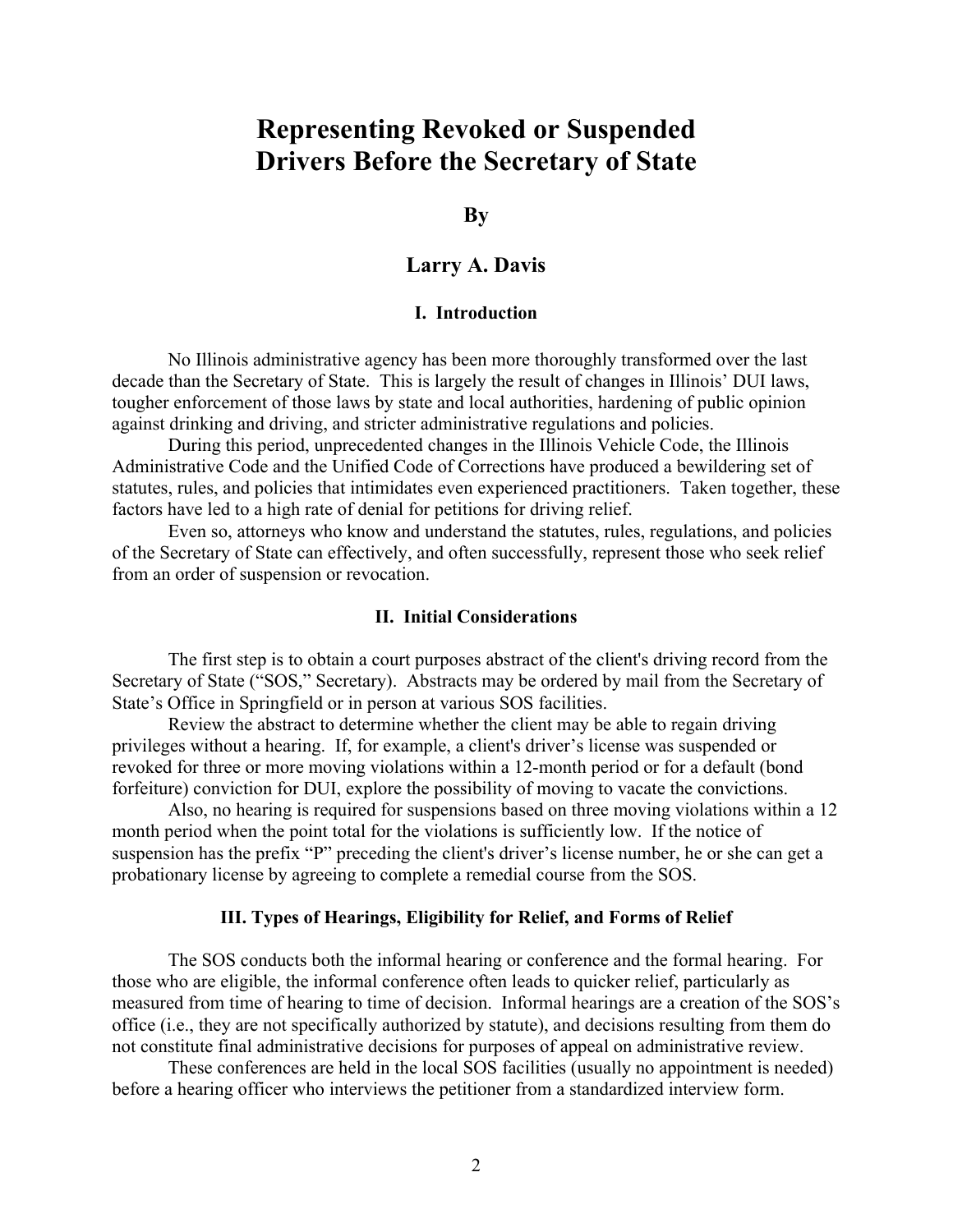Documentation submitted by the petitioner, together with this completed interview form and the hearing officer's recommendation, are then reviewed in Springfield, where a decision is made and sent by letter to the petitioner. Counsel may represent a client at an informal hearing. Unless otherwise indicated in a letter of denial, petitioners may have another informal hearing 30 days after the preceding one.

The formal hearing is a quasi-judicial adversarial proceeding in which oral testimony and documentary evidence is offered before an administrative hearing officer. Unlike at the informal conference, an SOS attorney presents the state's case and may cross-examine the petitioner and any witness appearing on his or her behalf. Formal hearings are specifically authorized by statute and governed by due process requirements.

Client's convicted of specified offenses or seeking specified relief must have a formal hearing. The formal hearing requirement applies to cases involving death, rescission or modification of suspensions or revocations, multiple convictions or suspensions for DUI, implied consent or summary suspension violations, or any combination of the above arising out of separate incidents. A request for a formal hearing must be made in writing to the facility where the hearing is to be held. Formal hearings are held in Chicago, Joliet, Springfield, and Mount Vernon.

## **A.** *Types of Relief Available*

The Illinois Vehicle Code grants the Secretary authority to issue restricted driving permits or "hardship licenses" for limited purposes (employment, medical, and educational) to grant full reinstatement of privileges where the petitioner is otherwise eligible, or in some situations to rescind, modify, or terminate discretionary (not mandatory) license suspensions or revocations. Those with current cases pending or whose licenses are suspended or revoked in another state are ineligible for hardship relief or reinstatement, unless the suspension or revocation has been for over one year.

#### **B.** *Restricted Driving Permits*

Restricted driving permits limit the operation of a motor vehicle to certain days, hours, areas, and purposes of operation. Driving outside of these parameters violates the permit and constitutes the offense of driving while suspended or revoked. In *Foege v Edgar*, the Illinois Appellate Court first defined the issues to be addressed at a hearing seeking hardship relief: (1) the Secretary's statutory duty to protect the public safety and welfare, and (2) the degree of hardship suffered by the petitioner as the result of the loss of driving privileges.

Beginning with *Foege*, Illinois courts have consistently held that in weighing the hardship suffered by a petitioner against the Secretary's interest in protecting the public safety and welfare, the latter is paramount. In other words, hardship will not support a petition for relief without the additional finding that the petitioner is not a risk to public safety.

Since the legislature has expressly given the Secretary discretion under the statute, he or she must exercise that discretion based upon the public interest. This means that the Secretary of State should not issue a restricted driving permit unless he has determined that granting the applicant a restricted driving permit will not endanger the public safety or welfare. However, if the Secretary determines that granting a restricted driving permit will not endanger the public safety or welfare, he should carry out the purpose of the statute by granting the permit. Older offenses should weigh less heavily against the petitioner.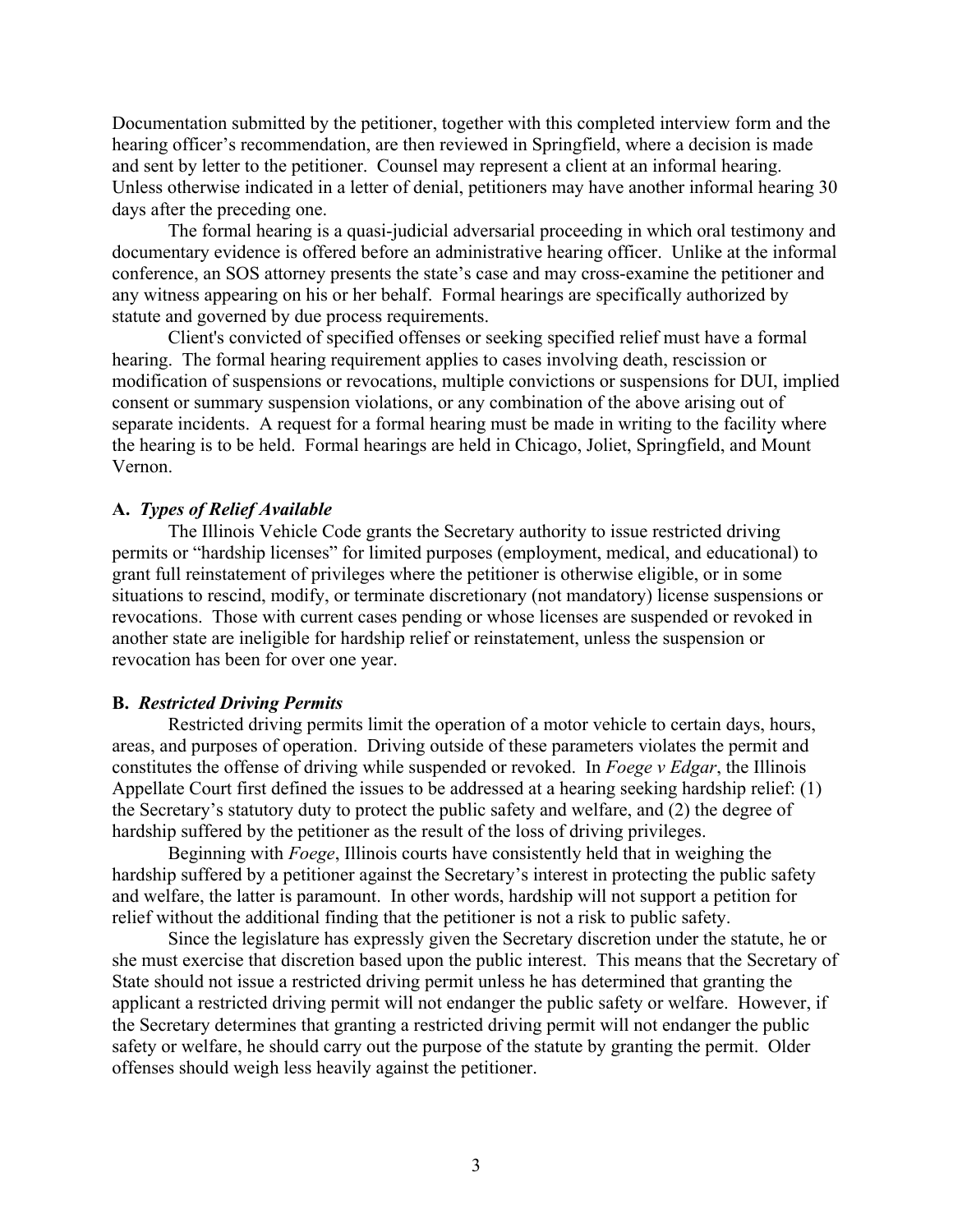Petitioners must also demonstrate an undue hardship to obtain RDP, through they need not show undue hardship if they are eligible for full reinstatement (see section III (D) below). Undue hardship has been defined by rule.

In *Clingenpeel v Edgar*, the plaintiff lived only a mile from his job and was able to get rides to work every day. The appellate court held that the trial court's reversal of the Secretary's denial was erroneous.

In practice, the Secretary's interpretation of an undue hardship is *very* restrictive. If a petitioner can get to work by any means—ride, bike, train, cab, or walking—the Secretary will usually find no undue hardship. If the petitioner is employed as of the hearing and has used any of these means to get to work, be prepared to present evidence of why undue hardship nevertheless exists. If, for example, the petitioner must walk several miles to work on streets without sidewalks or spend a lot on a limited salary to take cabs, present detailed evidence.

In *Adams v Edgar*, the court affirmed the denial of relief to a person who could walk to work. With no evidence of job applications, interviews with other employers, or any need to drive to get other jobs, the court also rejected the plaintiff's claim that he could get a better paying job if he had a hardship license.

At the time of the hearing, the petitioner must be employed or have a firm job offer. If possible, show proof of employment or a job offer by a letter from the employer stating that alternative means of transportation do not exist or are impractical.

#### **C.** *Eligibility for Hardship Relief After Suspension or Revocation*

Petitioners are eligible for consideration of hardship relief immediately upon revocation or suspension, with the following exceptions: petitioners under 21 who are revoked for DUI, those whose licenses are suspended under the Illinois Summary Suspension Law as second offenders (they may apply for relief only if they submitted to a chemical test more than three months after the date of suspension—if they refused testing, they are barred from driving relief during the suspension period); and those with safety responsibility, financial responsibility, unsatisfied judgment, or failure to appear in court suspensions.

A person under 21 who has been revoked for a second or subsequent conviction for illegal transportation of open liquor cannot apply for hardship relief until six months after revocation.

#### **D.** *Reinstatement*

Those whose license or privileges have been suspended are eligible for reinstatement after their supervision period has run and they have paid the reinstatement fee. Those whose licenses have been revoked must obtain an order granting reinstatement after an administrative hearing. Reinstatement is not automatic under the law.

#### **E.** *Eligibility for Reinstatement After Revocation*

While most people are eligible for reinstatement one year from the effective date of the revocation, there are some exceptions for DUI revocations.

1. A person whose license was suspended under the Illinois Summary Suspension Law and subsequently revoked for DUI may receive credit towards the one-year revocation period for the suspension served to date;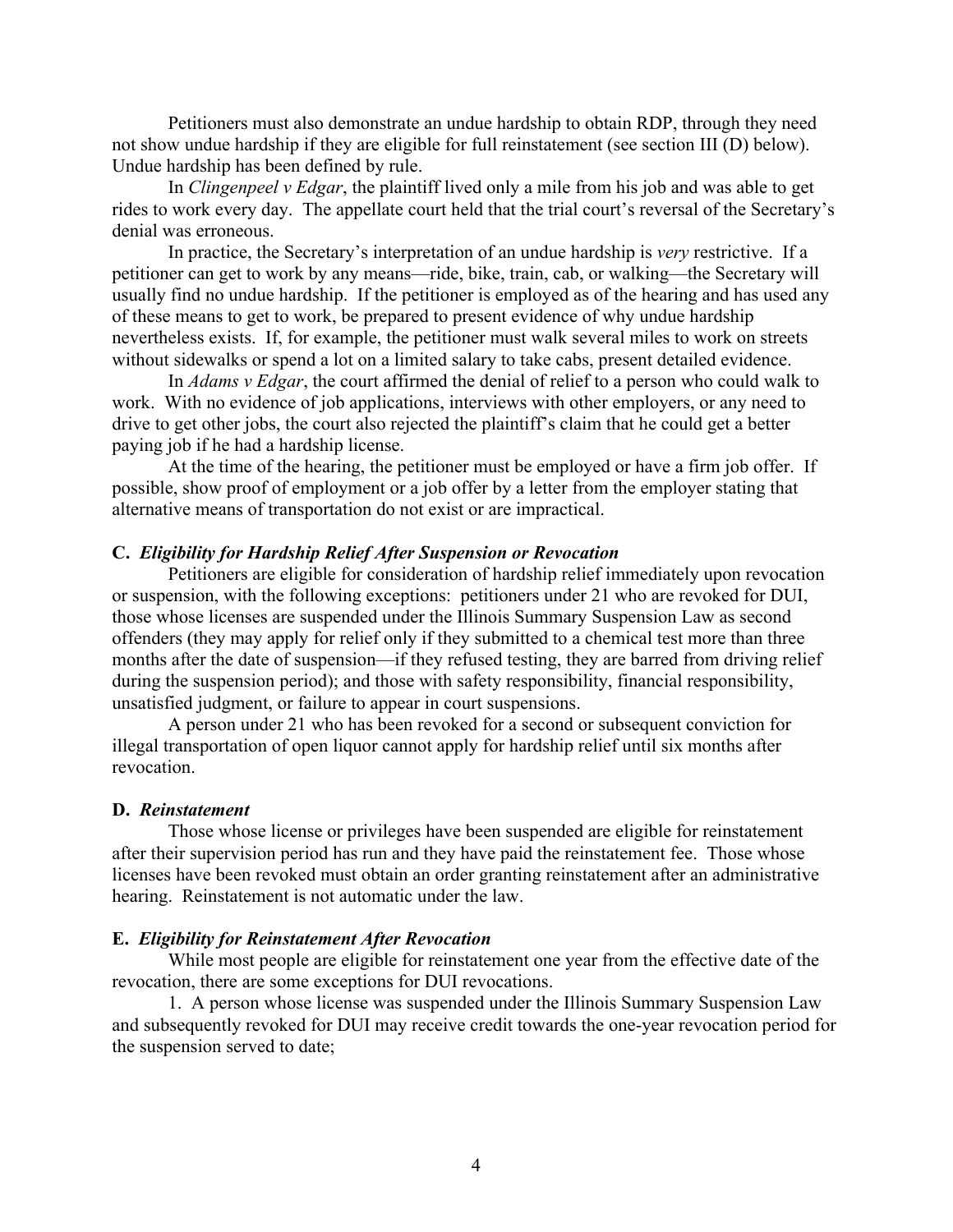2. A person under 21 revoked for a subsequent DUI offense may not apply for full reinstatement until attaining 21 or waiting one year from the date of revocation, whichever is longer;

3. A person convicted of two DUI offenses for two violations of leaving the scene of an accident involving personal injury or death or two violations of reckless homicide within a 20 year period will be revoked a minimum of three years.

4. A person convicted of three or more of the offenses listed in the preceding paragraph will be revoked for a minimum of six yeas.

5. People whose licenses and privileges are suspended or revoked based on out-of-state offenses may seek credit towards the one-year revocation period equal to the time they were revoked or suspended out of state if they can show that they suffered an undue hardship in that state.

Unlike applications for RDPs, where both risk to the public and undue hardship are at issue, the only issue in a reinstatement application is risk to the public safety and welfare. However, at least one appellate district has suggested that in some cases a petitioner who poses an unacceptable risk to the public safety and welfare for full reinstatement may be eligible for a hardship license.

Also, the Secretary often issues an RDP to a person otherwise eligible for full reinstatement as a probationary device. In these cases the petitioner need not demonstrate an undue hardship; the undue hardship standard applies only if the petitioner is not eligible for full reinstatement. The best approach in these cases is to petition for alternative relief—full reinstatement or, in the alternative, an RDP. These "probationary" RDPs are typically issued for 12 months. A person typically must have driven successfully on a hardship license for eight or nine months before being considered for full reinstatement at a further hearing.

# **IV. Rescission/Early Termination/Modification of Revocations/Suspensions**

Revocations and suspensions may only be rescinded, terminated early, or modified by means of a formal hearing, pursuant to the following:

1. Mandatory revocations and suspensions (generally 625 ILCS 5/6-205), cannot be reduced or modified in any way;

2. Discretionary suspension (generally 625 ILCS 5/6-206) may be terminated early upon application (a) where there are no serious accidents on the person's past record or past revocations/suspensions as defined by 625 ILCS 5/6-205(a) and 5/6-206, (b) where there are no prior violations on the record within the last six months and (c) depending upon the extent of petitioner's culpability for the conduct giving rise to the suspension.

3. Discretionary revocations (generally 625 ILCS 6-206) may be reduced to a suspension or the period of a discretionary suspension may be reduced for good cause considering: (a) prior revocations or suspensions; (b) seriousness of the offense(s) giving rise to the revocation; and (c) whether the person demonstrates that he/she is a low risk for repeating the offense in the future.

# **V. Relief from Alcohol-Related Revocations/Suspensions**

The majority of hearings conducted before the Secretary of State are for alcohol-related cases. These generally include hearings where the petitioner (1) is revoked for DUI or a similar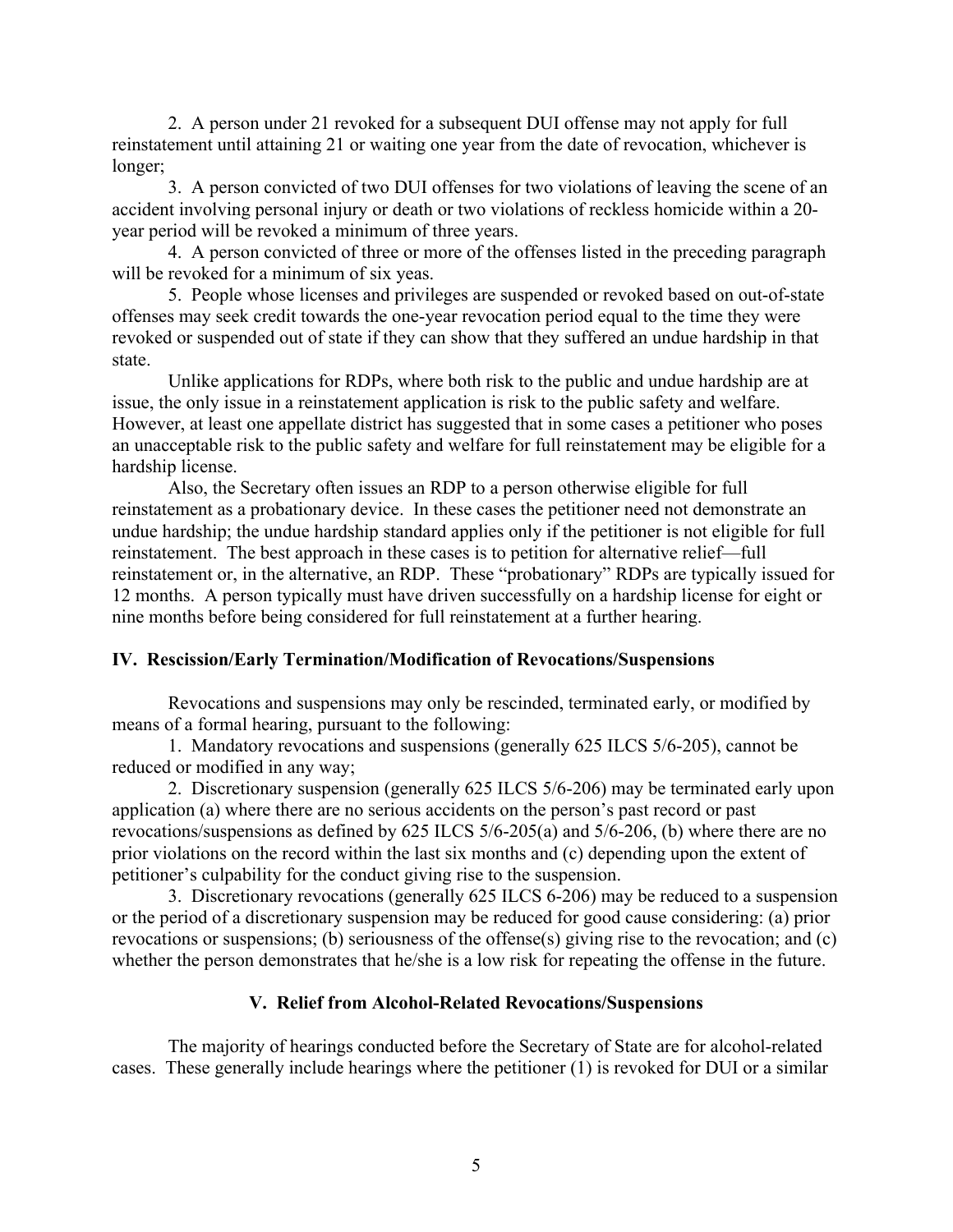out of state violation or (2) is suspended for a subsequent violation of the Illinois Summary Suspension Law after failing a chemical test.

The types of documentary evidence offered at these hearings include an alcohol/drug evaluation uniform report, verification of completion of remedial education (except in Level III cases discussed below), a treatment verification (together with a treatment plan, discharge summary, and aftercare plan), and character and abstinence or drinking habit verification letters (discussed below).

Often, the client has had a previous hearing before the Secretary. If so, be sure to get copies of the evidence introduced at that hearing, including the alcohol/drug evaluation, treatment documentation and a copy of the order entered. If the client does not have copies of these documents, you can get them for a fee upon written request to the Secretary of State's Department of Administrative Hearings.

The alcohol evaluation is the single most important item of evidence for your client. Before undergoing the evaluation the client must go to a local Secretary of State facility and obtain an alcohol/drug related driving summary (no appointment necessary). The evaluation must be conducted by an assessor or agency licensed by the Illinois Department of Alcoholism and Substance Abuse ("DASA"). A list of service providers is available at local Secretary of State facilities or by writing the Secretary of DASA. It is essential to select an experienced and competent evaluator. Be certain of the evaluator's qualifications and experience in preparing such evaluations.

It is good practice to give the evaluator a background letter documenting the facts of your client's alcohol or drug related arrests, available blood alcohol concentration levels ("BAC"), personal information, and any alcohol or drug treatment history. You should also give him or her your perception of the client's alcohol/drug use history based on your interview of the client. Finally, give the evaluator copies of any orders based on prior hearings before the Secretary, together with copies of any evaluation and/or treatment documentation previously completed, and identify any issues that the SOS raised in the earlier hearing that the evaluator should address.

Deficient evaluations will probably lead to denied applications. The most common deficiencies are:

1. Failure to include all arrests for DUI regardless of whether a conviction results (the Secretary can consider an arrest even though it did not lead to a conviction);

2. Failure to demonstrate a correlation between the client's indicated alcohol use before the arrest and the indicated BAC, which may bear on the client's overall credibility;

3. Failure to correlate the client's alcohol/drug use history to the DUI arrest history, particularly as it relates to the client's tolerance level as indicated by the BACs at the time of the client's arrests. For example, it is unlikely that a person twice-arrested for DUI within a two- to three-year period with BACc of .20 or more at the time of both arrests would have a history of using alcohol once a month or less, drinking one or two drinks per occasion;

4. Failure to include any illegal drug use, even though it may only have consisted of experimental high school use;

5. Failure to properly classify the individual in light of arrest history or indicated symptoms of substance abuse or dependency regardless of arrest history (see discussion of classifications below).

The evaluation must be completed by a DASA-licensed evaluator on a DASA-approved uniform report form. It cannot be more than six months old as of the hearing date, and any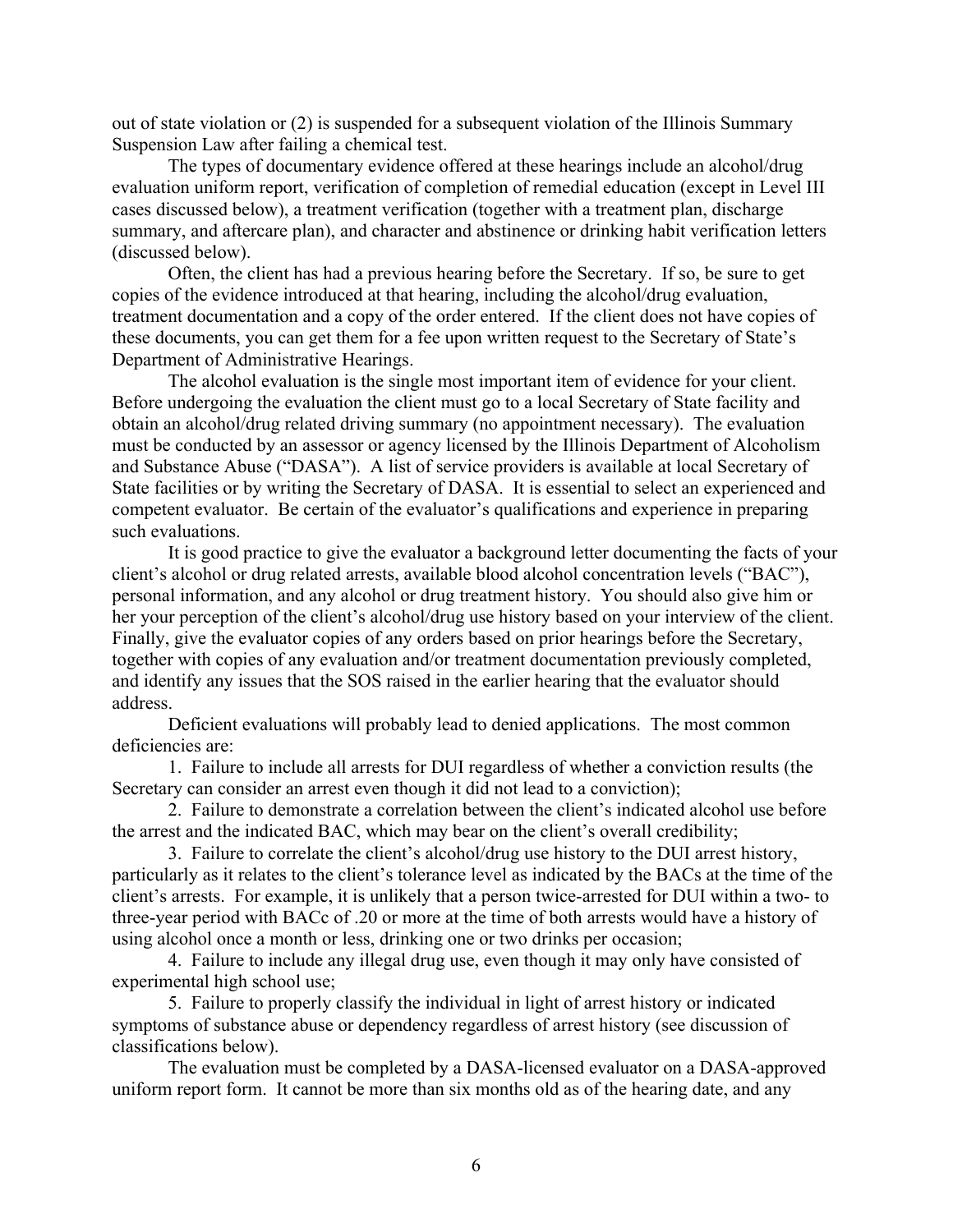updated evaluation must have been performed by the same agency. The only exception is that an update evaluation may also be performed by the program providing treatment services to the client as recommended in the original evaluation, even if that program did not perform the original evaluation. The Secretary may deny relief to a person who fails to complete or submit to an evaluation or whose evaluation contains insufficient information.

## **VI. Evaluation Classifications and Treatment Requirements**

Effective November 1, 1992, DASA created a new classification system for DUI offenders and minimum requirements for each classification level. These rules have also been adopted by the Secretary of State.

Some evaluation agencies, and some lawyers and their client's, mistakenly assume that the classifications are dictated solely by the client's arrest history and/or BAC levels.

Regardless of the number of DUI arrests, how they were disposed, or what breath scores were, a person with a history of alcohol or drug abuse or symptoms of dependency must be placed at a Level II (S) or Level III (Dependent) classification. A person who does not exhibit these symptoms may be placed at a minimum classification of Level I, II (M), II (S) or Level III (Non-Dependent) based solely on the number of DUI arrests and dispositions without clinical evidence or symptomology of dependency.

Lawyers should arrange to receive the evaluation and review it before the hearing with their client's to assure that it is accurate and meets the requirements of the Secretary's office. Any errors or omissions should be brought to the evaluator's attention and corrected well before the hearing.

An evaluation by a state-accredited evaluator that supports the client and is otherwise properly prepared may not be ignored by the Secretary in considering whether to grant driving privileges. However, a favorable alcohol evaluation is not the sole factor at issue. As is discussed below, treatment documentation, the petitioner's testimony, and other documentary evidence such as character letters will also weigh heavily in the decision. Failure to comply with the evaluator's education and treatment recommendations lead to denial of privileges.

#### **DASA DUI Classification System**

#### **Level I – Non-Problematic**

#### A. *Classification Standards*

1. No prior conviction or court-ordered supervision for DUI and no prior statutory summary suspension or reckless driving conviction reduced from DUI;

2. a blood-alcohol concentration (BAC) of less than .15 after the arrest for DUI; and

3. no other symptoms of substance abuse or dependence.

B. *Classification Minimum Treatment Recommendations*

Completion of 10 hours of alcohol and drug remedial education.

## **Level II – Moderate or Significant Risk**

**(i) Moderate Risk**

**A.** *Classification Standards*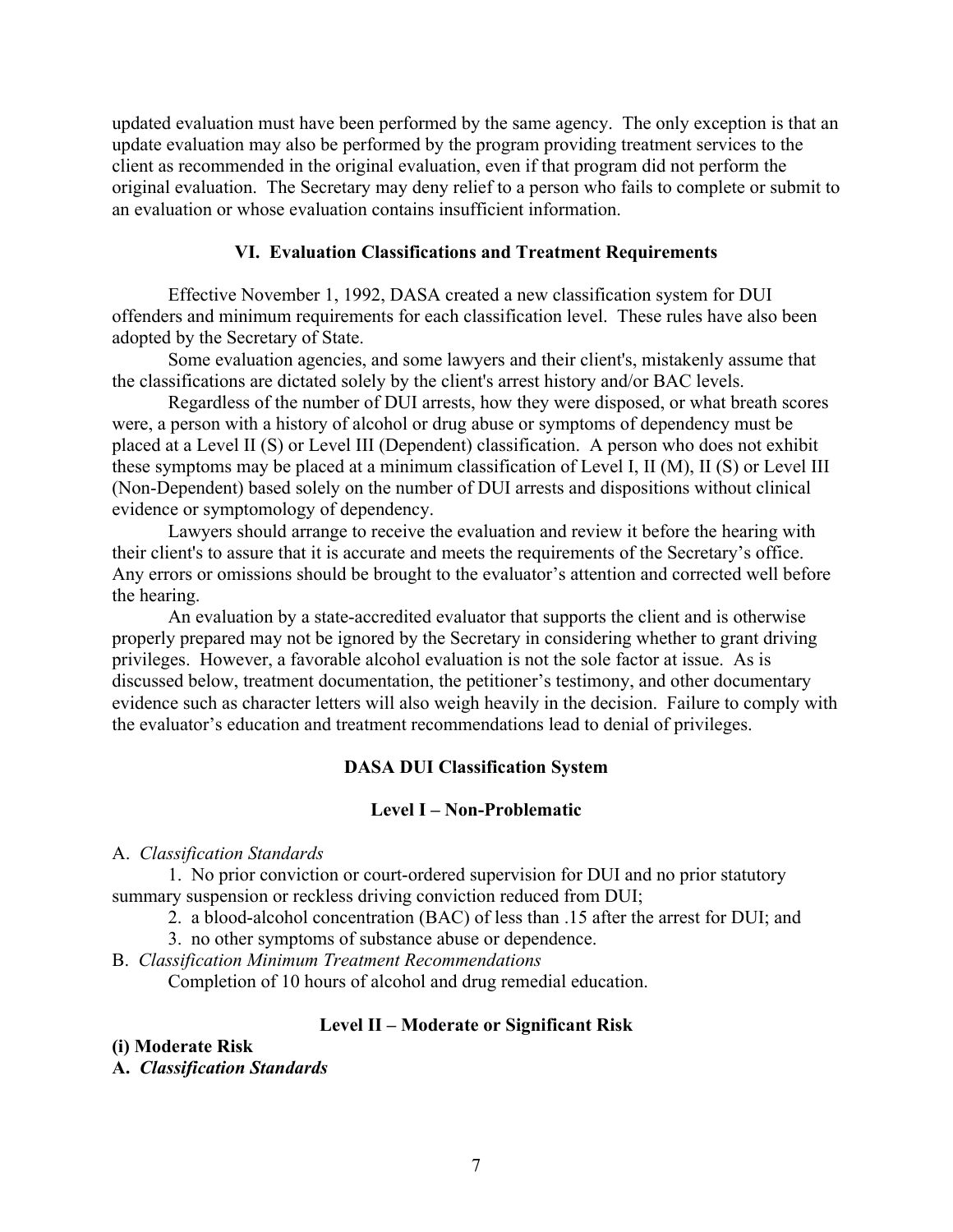1. No prior conviction or court-ordered supervision for DUI and no prior statutory summary suspension or reckless driving conviction reduced from DUI;

2. a BAC of .15 to .19 or a refusal of chemical testing after the arrest for DUI; and

3. no other symptoms of substance abuse or dependence.

# **B.** *Classification Minimum Treatment Recommendations*

Completion of 10 hours of remedial education and 12 hours of group or individual substance abuse outpatient treatment followed by an aftercare plan.

# **(ii) Significant Risk**

# **A.** *Classification Standards*

1. One prior conviction or court-ordered supervision for DUI or one prior statutory summary suspension or reckless driving conviction reduced from DUI; and/or

- 2. a BAC of .20 or higher after the most current arrest for DUI; and/or
- 3. other symptoms of substance abuse.

# **B.** *Classification Minimum Treatment Recommendations*

Completion of 10 hours of remedial education and 20 hours of substance abuse outpatient treatment (group or individual) followed by an aftercare plan.

# **Level III – High Risk**

# **A.** *Classification Standards*

1. Symptoms of substance dependence; and/or

2. two prior convictions or court-ordered supervisions for DUI or two prior statutory summary suspension or reckless driving convictions reduced from DUI within a 10 year period from the date of the most current (third) arrest.

# **B.** *Classification Minimum Treatment Recommendations*

*For defendants with identified symptoms of dependence:*

1. Completion of an intensive outpatient substance abuse treatment program (minimum of 75 hours) followed by an aftercare plan, or

2. completion of a residential or inpatient substance abuse treatment program followed by an aftercare plan.

*For defendants without identified symptoms of dependence:*

3. completion of an outpatient treatment program (minimum 75 hours) followed by an aftercare plan.

The program must include further assessment and counseling designed to identify and remedy the disorder that causes the high-risk behavior. This assessment and counseling can include, but is not limited to, referrals for psychological testing, physical examinations, and other mental health services designed to identify and reduce or eliminate the high-risk behavior.

# **VII. Remedial Education**

All persons except those classified as Level III (Dependent or Non-Dependent) must successfully complete a remedial education course licensed by DASA *after* the last alcoholrelated violation. The course consists of 10 hours of class instruction meeting DASA/SOS curriculum requirements conducted over a minimum of four consecutive sessions of two-and-ahalf hours each.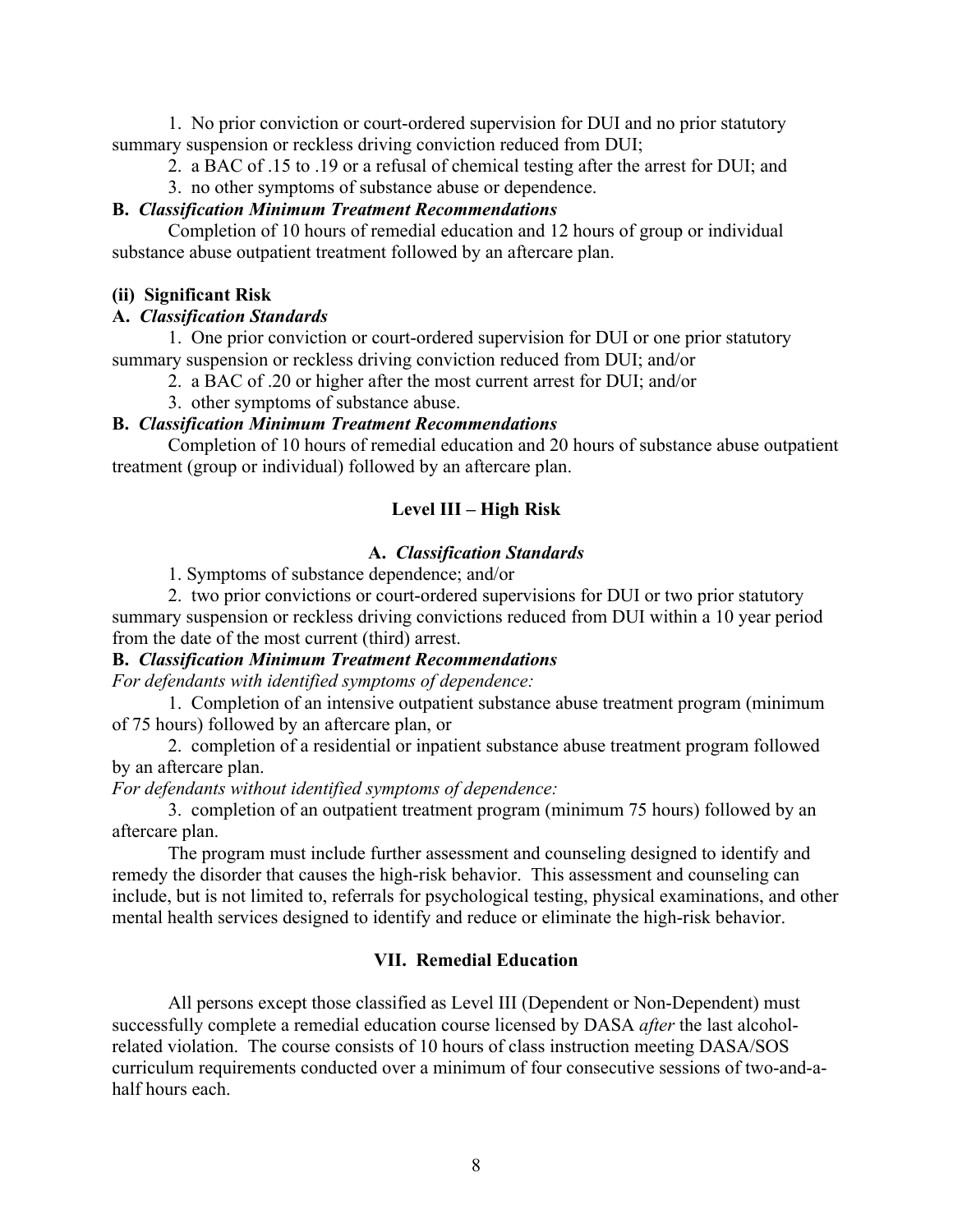Program staff must complete a remedial education form indicating the test scores (passing grade is 75 percent). Failure to successfully complete a licensed remedial education course can be a basis for denying driving relief. A list of licensed courses is available from the Secretary or DASA.

## **VII. Treatment Verifications**

Treatment providers for Level II and Level III individuals must be licensed by DASA, the Illinois Department of Public Health, the Illinois Department of Professional Regulation, or, in the case of out-of-state therapists, the state in which the therapist conducts business.

Treatment verifications must, at a minimum, contain the following information (1) the name, address, and telephone number of the treatment center; (2) treatment admission and discharge dates and total treatment hours; (3) the type of treatment (e.g., output, intensive outpatient, inpatient, individual, or group therapy); (4) the provider's clinical impression or prognosis (in a Level II or Level III case, the patient must be able to maintain a non-problematic pattern—in a Level III (Dependent) case, he or she must be able to stay sober) and opinion of what the individual gained from treatment and whether recurrence or relapse is likely; (5) recommendations for aftercare; (6) rationale for any modification of DASA treatment requirements; and (7) the report author's dated signature.

The treatment verification form approved by DASA and completed by the licensed treatment program must also include an individualized treatment plan, discharge summary, and aftercare plan.

Many treatment providers supply what may be termed "generic" commentaries on the factors contributing to a pattern of substance abuse, along with a standardized summary of the client's participation in the program. This "cookie-cutter" approach to documentation may result in a denial of relief by the Secretary if the office finds that it is unable to discern the specific treatment issues in the petitioner's case.

Insist that the program provide a detailed, tailored report of the client's problems, how they were treated, and the client's response to treatment and prognosis. If you have the opportunity to help the client choose a program, find a provider who will supply detailed, specific documentation.

#### **IX. Treatment Waivers**

Treatment can sometimes be waived if the treatment provider gives a written, detailed rationale for the waiver. Waiver may be appropriate where, for example, considerable time has passed since the last problematic use or the client has changed his or her lifestyle and the causes of the earlier abuse have been addressed. A Level III (Dependent) individual who has abstained for a long time and has been in an AA-style support group but never completed a formal treatment program is a good candidate for waiver.

#### **X Practice Tips for Alcohol/Drug-Related Cases**

Beyond the bare administrative rules, lawyers must consider the following practical aspects of preparing clients for the hearing.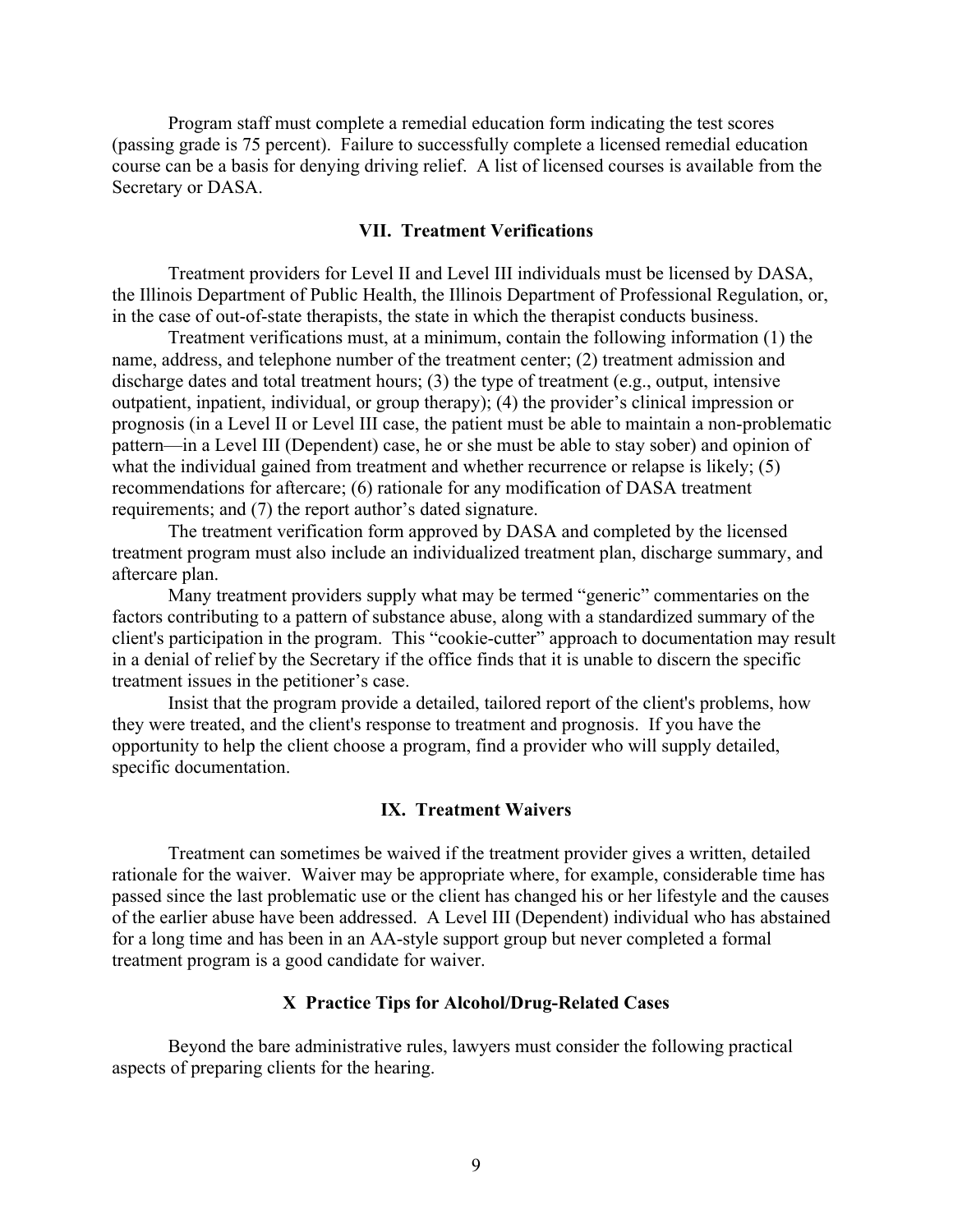# **A.** *Level I and Level II (Moderate)*

Individuals classed at Level I (Non-Problematic) and Level II (Moderate)—those with one DUI disposition who had a BAC of less than .15 or refused testing—should be prepared to demonstrate a lack of regular abuse prior to the DUI, a new recognition and awareness of their past drinking habits, and an absence of abuse drinking since the DUI.

# **B.** *Level II Significant (Problematic) and Level III (Non-Dependent)*

Those at Level II Significant (Problematic) and Level III (Non-Dependent) should be prepared to present a drinking history consistent with a pattern of past abuse. Particularly for Level II (Significant) cases involving two or more DUIs or clear symptoms of abuse or Level III (Non-Dependent) cases involving three or more DUIs with no symptoms of dependency, abuse is presumed by the state and the DUIs are seen as a symptom.

The client's documentation and testimony should detail and acknowledge this abuse history and correlate it with the arrests (including the amount consumed at the time of the arrest). It should also detail the reasons for alcohol/drug abuse, such as stress or peer-related abusive use, and describe how the client's habits have changed to a non-problematic pattern (abstinence or otherwise) and how the previous abuse pattern has been addressed (e.g., through a change in peer group or a more effective means of addressing stress).

Any change in drinking habits or lifestyle since the last arrest should predate the hearing by some time, indicating that the changes are permanent, not transitory. Level III (Non-Dependent) individuals must demonstrate at least 12 months of abstinence or non-problematic use. Under some circumstances this period may be reduced to six months.

# **C.** *Level III (Dependent*

Persons with clear symptoms of dependency must be classed at Level III (Dependent). They must demonstrate a minimum of 12 consecutive months of abstinence. Again, six-month waivers may be considered in certain cases. However, these waivers are almost never granted unless the client has no significant relapse history, is participating in a strong support program, and is suffering a severe hardship from the loss of driving privileges.

Level III (Dependent) persons must also show proof of participation in an "ongoing support/recovery program". Failure to do so is grounds for denial of relief.

Proof must be established by the petitioner's testimony of participation and knowledge of the principles of the program, by an evaluation that corroborates this testimony, and by at least three letters that comply with the Secretary's regulations from co-self-help group members describing how long they have known the petitioner and how long and how often he or she has attended the program.

If the person is involved in AA, one of these letters should be from the person's sponsor (a concept unique to AA), who should identify himself or herself as such. If the client is not involved in an organized support program such as AA, Narcotics Anonymous or Rational Recovery, he or she must identify the support system and explain how it helps maintain abstinence.

Clients who are not in an organized support group must verify their support system by at least three independent sources in writing or as witnesses. If in writing, the letters must describe the person's relationship to petitioner (friend, family member, etc.), how long they have known each other, how often they see each other (daily, weekly, etc.), what role the writer plays in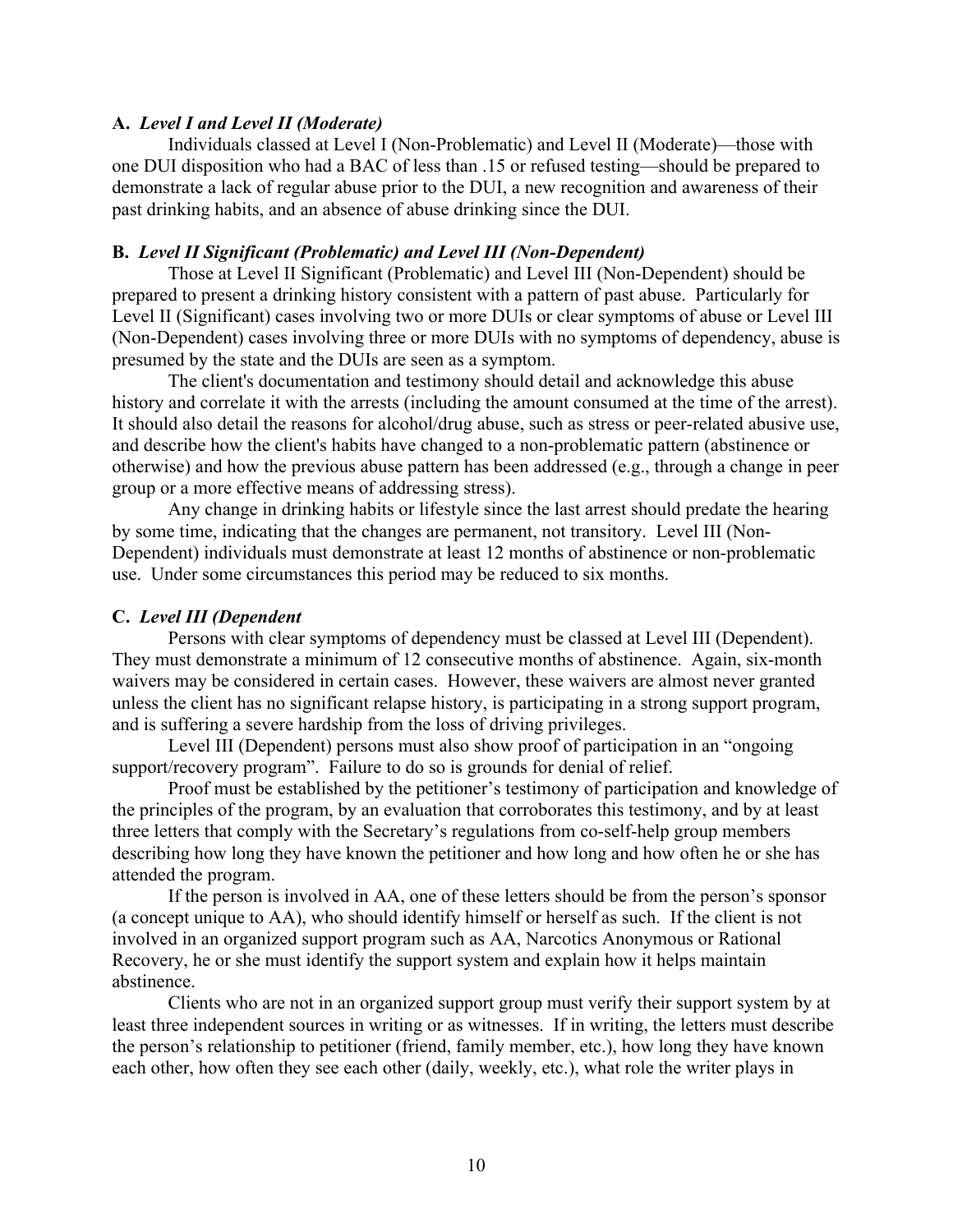helping the petitioner abstain from alcohol/drugs, and what changes the writer has seen in the petitioner since his or her abstinence.

Additionally, all Level III (Dependent) persons must offer a minimum of three letters verifying their abstinence. Letters must include the author's relationship to the petitioner, how long they have known him or her, how often they see him or her, and how long they know he or she has abstained. The letters must also be dated and signed.

Character and drinking habit or abstinence verification letters are helpful regardless of the client's classification. They should describe the client's maturity, responsibility, present general attitude, and the changes that have occurred since the last arrest.

#### **XI. Formal Hearing**

The hearing officer has authority to administer oaths, rule on motions, subpoena witnesses or documents upon motion of any party, examine witnesses, and rule on the admissibility of testimony and evidence. The petitioner may seek substitution of a hearing officer by written petition, and if the request if denied may withdraw the request for hearing and then file a new petition. This *usually* results in the assignment of a new hearing officer. An attorney representing the Secretary also appears at the hearing and, as a practical matter, acts in an adversarial capacity. A record of the proceedings is made with a recorder or court stenographer.

The technique rules of evidence do not apply at formal hearings. While irrelevant or immaterial evidence will be excluded, other evidence subject to exclusion under common or statutory law is admissible as long as it is of the sort commonly relied on by prudent people.

The petitioner bears the burden of proof by clear and convincing evidence to show why he or she should be granted relief from an order of revocation, suspension, or other action. The conduct of the hearing can vary with the individual hearing officer. Most hearing officers allow the petitioner's counsel to proceed with a direct examination of the petitioner and any witnesses and to introduce documentary evidence, subject to cross-examination by the Secretary's attorney. Counsel may request a pre-hearing conference to discuss procedural and other matters. Generally, the following elements are part of every formal hearing.

*Opening Statements.* Counsel may, but need not, make an opening statement, outlining relevant issues, primarily determined by the client's driving/arrest history, history of alcohol/drug use, and what counsel believes the evidence will demonstrate.

**Taking of notice.** The Secretary will then establish subject matter jurisdiction, notice of hearing, and a certified copy of the petitioner's driving record and underlying documentation (typically consisting of reports of convictions and notices from the circuit courts).

The attorney for the Secretary will also ask the hearing officer to take notice of any orders (including findings of fact and conclusions of law) entered by the Secretary as the result of prior formal hearings (which usually have resulted in denial of relief) including alcohol/drug evaluations, remedial education verification, and treatment documentation offered at those hearings. While the formal hearing is a de novo proceeding, an objection to the "taking of notice" of such documentation on the grounds that it is irrelevant and prejudicial will probably be denied. Even so, you may wish to object to preserve the record for administrative review.

Similarly, the attorney for the Secretary may attempt to offer and ask the hearing officer to take notice of copies of traffic accident reports on file with the Illinois Department of Transportation. If these reports contain information adverse to the client's interests, you may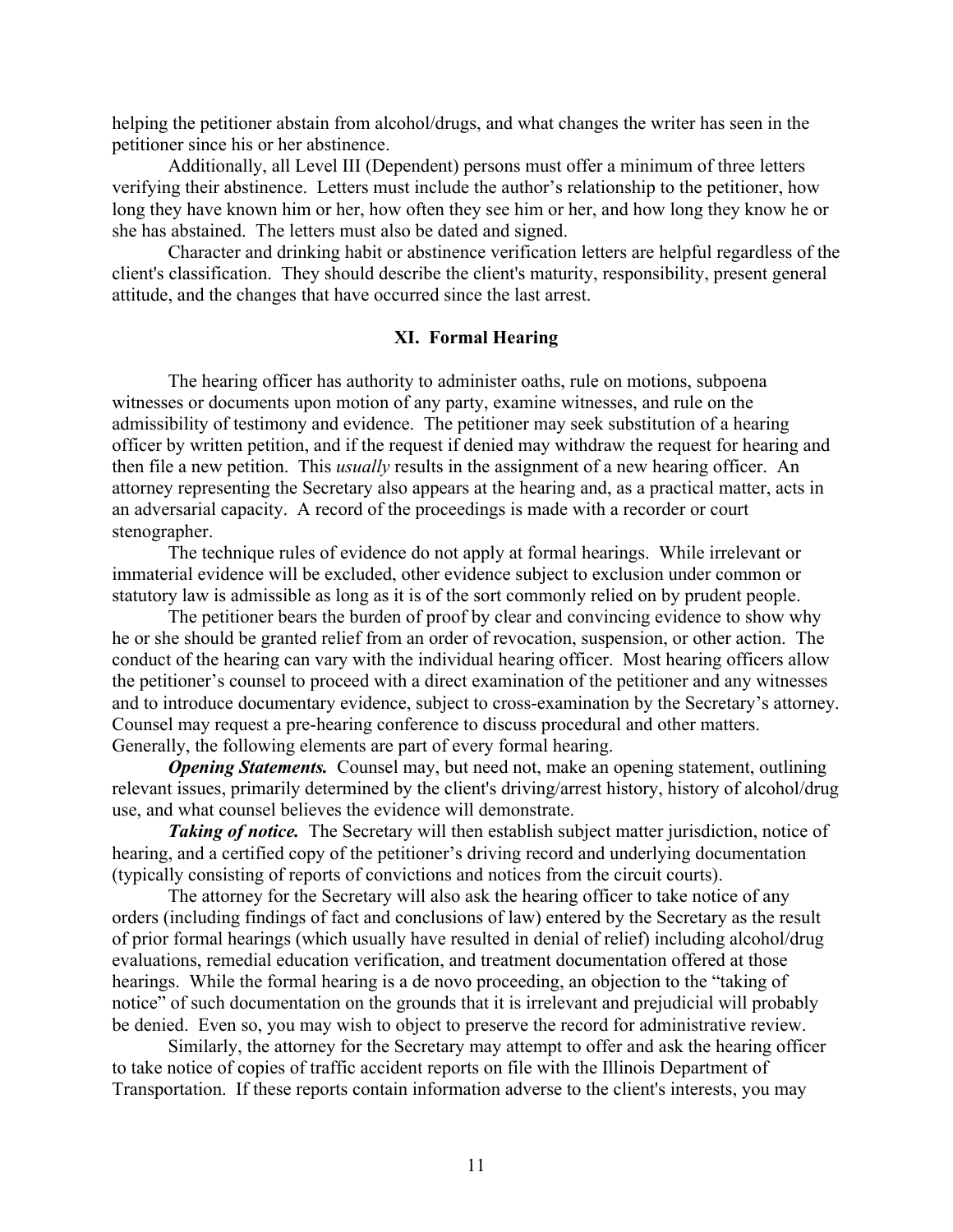object on the bases of lack of foundation, hearsay, relevancy, or violation of the confidentiality provisions of 625 ILCS 5/11-412. If you think such documentation may be present in the Secretary's file, avail yourself of the right to examine the file at least 10 days before the hearing date.

*Presenting the case.* The client's case-in-chief should include the following elements at a minimum.

· *Direct examination* of the client about marital status, age, number and ages of dependents, educational background, facts about his or her driving record—including specifics of any alcohol/drug related violations (e.g., date and time of arrest, reason for stop, amount of alcohol/drugs consumed, BAC or reason testing was refused—efforts at rehabilitation (including attendance at a driver or remedial education program), alcohol or drug abuse treatment or education programs (including ongoing counseling or self-help group such as AA) if alcohol or drug use is an issue, any change in drinking habits and how it occurred, nature of employment (including days, hours, and radius of driving, and whether driving is required on the job), availability of public transportation, and how driving needs have been met since the loss of driving privileges.

·Introduction of *written verification* of client's completion of any driver improvement or remedial education program and introduction of the written alcohol evaluation if applicable.

·Introduction of character reference and employment verification letters along with any required drinking habit verification letters, treatment records, abstinence letters, letters verifying Alcoholics Anonymous attendance, and employment verification letters.

·*Examination of witnesses* appearing on the client's behalf.

## *Cross-Examination and Redirect.*

The attorney for the Secretary may cross-examine the petitioner and any witnesses appearing on his or her behalf. If the petitioner has not appeared before the Secretary, the state's evidence is usually confined to the petitioner's driving record, including notices of conviction and officers' summary suspension sworn reports, including any BAC information. If the alcohol/drug evaluation and treatment documentation and any other documentary evidence is properly prepared and the petitioner's testimony is consistent, the danger of damaging crossexamination is small.

If there has been an earlier hearing, the Secretary's attorney will have additional documentary evidence and may use it to challenge or discredit the petitioner's testimony and evidence. While you can object to the use of this material as a basis for cross-examination and thus preserve the record for review, the best strategy is to anticipate the state's use of this documentation, making sure that the evaluator has addressed issues raised by the evidence and that your client is prepared to testify about them.

**Closing statements.** Counsel for both the petitioner and the Secretary have an opportunity to make a closing statement. Your goal in closing should be to summarize the evidence, particularly as it bears on the paramount issue—whether the petitioner has met the burden of demonstrating that he or she is not a risk to the public safety and welfare.

**Decisions**. At the close of the hearing, the hearing officer will announce that the matter will be taken under advisement and that a recommendation will be made. The officer will submit proposed written findings of fact, conclusions of law, and a recommendation to a designee of the Director of the Department of Administrative Hearings for review. An order will then be entered and copies forwarded to both the petitioner and counsel. The order must be entered within 180 days of conclusion of the hearing.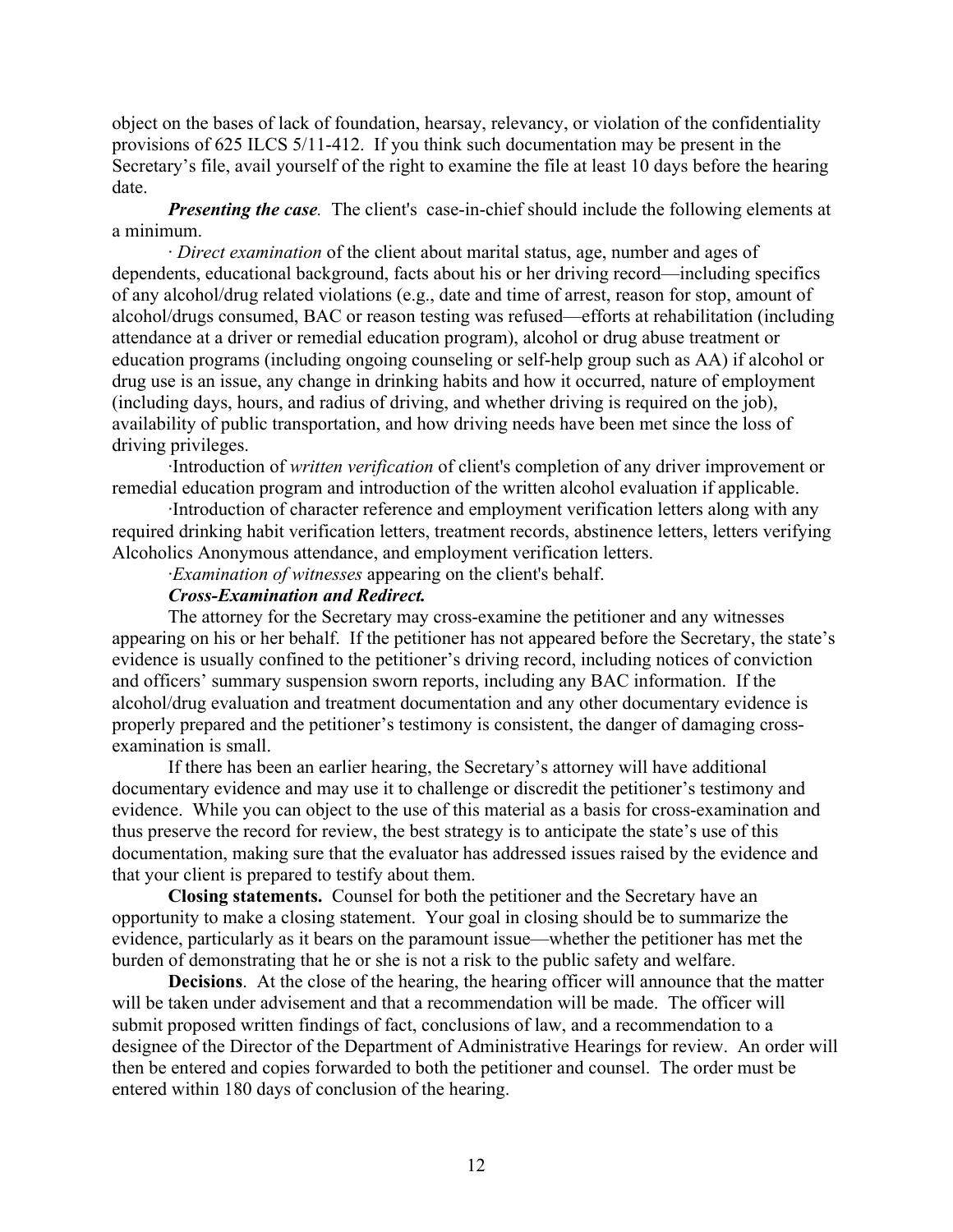## **XII. Administrative Review**

As is discussed above, only decisions from formal, as opposed to informal hearings, constitute final administrative decisions from which administrative review may be sought. The Administrative Review Act provides the exclusive means for reviewing administrative decisions of the SOS.

The complaint for administrative review must be filed and summons issued in Cook or Sangamon County within 35 days of the date a copy of the decision is served on the affected party. Failure to file within this period is jurisdictional.

While it is legally sufficient to merely allege that the Secretary's decision is contrary to law or against the manifest weight of the evidence, upon motion of the state or order of the court the complaint must specifically set forth the plaintiff's grounds for seeking to overturn the decision.

The Secretary is represented in these proceedings by the Attorney General's office, which must file its appearance within 35 days of service of the complaint. Unless otherwise ordered or stipulated, the answer to the complaint consists of the entire record of the proceeding from the hearing.

Generally, you may seek leave to submit a written brief or memorandum of facts and issues. The court is prohibited from considering new evidence or testimony and doing so may constitute reversible error.

As stated above, the Secretary is not obliged to grant an RDP, and must weigh the public interest against the hardship suffered by the petitioner before granting relief. The Secretary retains considerable discretion to do so in light of the established authority of administrative agencies to construe statutory provisions, rules, and judicial decisions within its sphere of expertise.

A decision will stand unless contrary to the manifest weight of the evidence. The Secretary's findings and conclusions on questions of fact are considered prima facie true and correct. A reviewing court may not reweigh the evidence or conduct an independent investigation of the facts. It may consider only evidence in the record.

To find that the decision is not supported by the manifest weight of the evidence, a court must conclude that "all reasonable and unbiased persons, acting within the limits prescribed by law and drawing all inferences in support of the findings would agree the finding is erroneous". If anything in the record fairly supports the decision it is not against the manifest weight of the evidence and must be sustained. Decisions which rest in whole or in part on findings unsupported by the evidence adduced at the time of hearing and made part of the record are the most vulnerable to challenge on administrative review.

Note that the court may not enter an order extending an RDP due to expire more than 30 days after entry of the original order granting issuance. Since an RDP may not be issued for more than a 12-month period, if you have obtained an RDP on behalf of your client through administrative review you must advise him or her to seek a *new* administrative hearing to get the permit extended or, if eligible, full reinstatement well in advance of the expiration of the permit.

However, if the permit was granted under an explicit settlement agreement in the trial court which granted the plaintiff a permit until full reinstatement and the Secretary then denied further relief, the court was correct in vacating the agreement and ordering full reinstatement even though this occurred more than 30 days from the court's original order. The appellate court